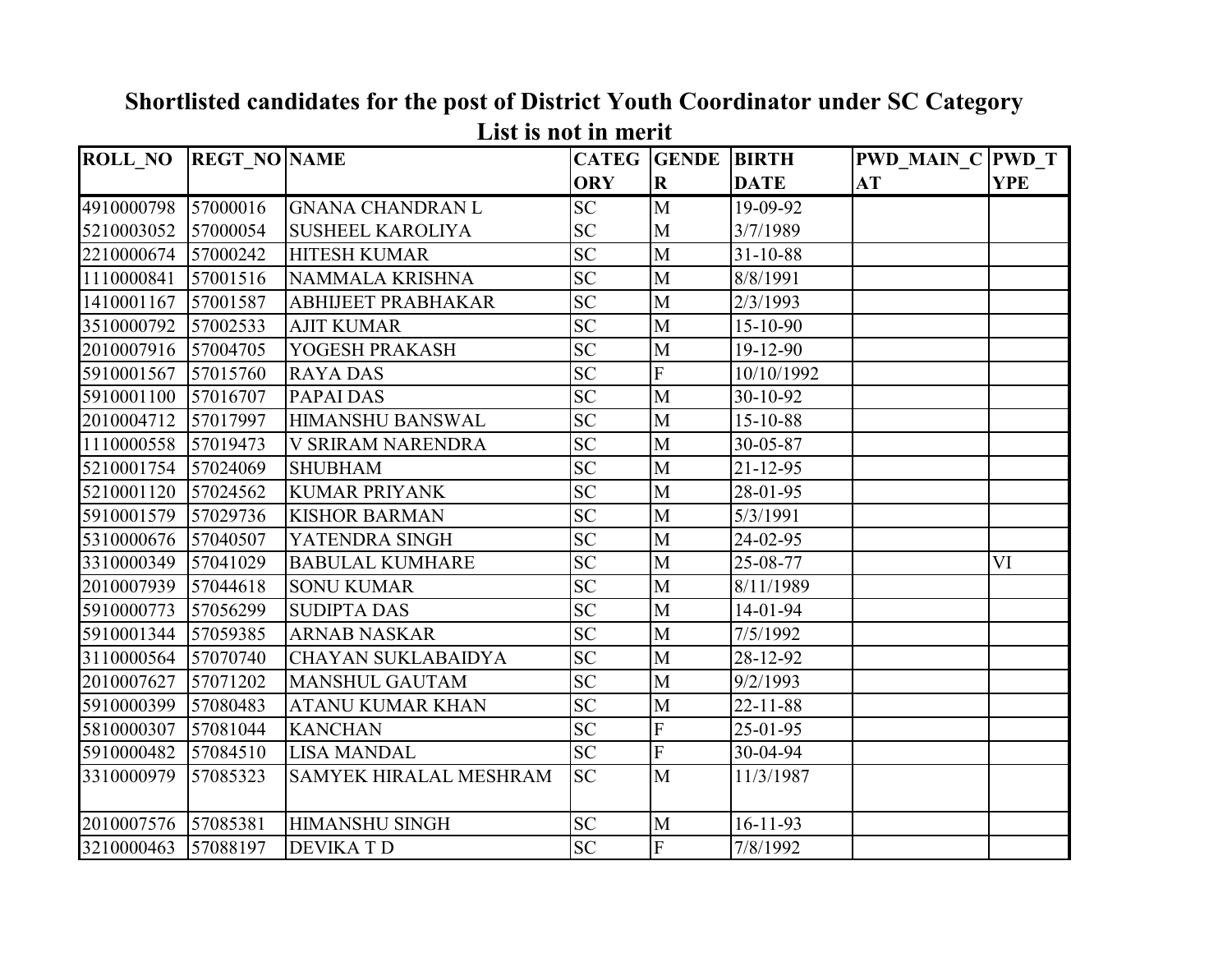| <b>ROLL NO REGT NO NAME</b> |          |                               |            | <b>CATEG GENDE BIRTH</b> |                | <b>PWD MAIN C PWD T</b> |            |
|-----------------------------|----------|-------------------------------|------------|--------------------------|----------------|-------------------------|------------|
|                             |          |                               | <b>ORY</b> | $\mathbf R$              | <b>DATE</b>    | AT                      | <b>YPE</b> |
| 3610001294                  | 57092250 | <b>ABHILASH BHAGWAN</b>       | <b>SC</b>  | $\mathbf{M}$             | 20-06-94       |                         |            |
|                             |          | <b>MHASKE</b>                 |            |                          |                |                         |            |
| 2010006550                  | 57092658 | NAMRATA KAUSHAL               | <b>SC</b>  | F                        | 10/11/1991     |                         |            |
| 1410001630                  | 57106578 | <b>ANAND RAJ</b>              | <b>SC</b>  | M                        | 3/6/1994       |                         |            |
| 2010007426                  | 57112111 | <b>HIMANSHU SAGAR</b>         | <b>SC</b>  | M                        | 23-03-94       |                         |            |
| 5910001667                  | 57114006 | <b>SOURAV BARMAN</b>          | <b>SC</b>  | M                        | 19-07-94       |                         |            |
| 2010008666 57121206         |          | <b>MADHUKAR</b>               | <b>SC</b>  | $\mathbf M$              | 1/6/1995       |                         |            |
|                             |          | <b>RAVI SHANKAR</b>           | <b>SC</b>  | M                        | 1/6/1991       |                         |            |
| 2610000111                  | 57125600 | <b>DEVENDER KUMAR</b>         | <b>SC</b>  | $\mathbf M$              | 7/8/1988       |                         |            |
| 1110000535                  | 57131343 | <b>KOTHAPALLI JOEL</b>        | <b>SC</b>  | $\mathbf{M}$             | 10/2/1992      |                         |            |
|                             |          | <b>PRABHAKAR</b>              |            |                          |                |                         |            |
| 2010008209                  | 57131950 | <b>JUVVANAPUDI SATISH</b>     | <b>SC</b>  | M                        | 2/12/1993      |                         |            |
| 2010004677                  | 57134034 | <b>AJEET SINGH</b>            | <b>SC</b>  | M                        | 1/1/1989       |                         |            |
| 1110000354                  | 57135748 | PREM BHARAT KUMAR             | <b>SC</b>  | M                        | 20-07-93       |                         |            |
|                             |          | NULAKASAVALL                  |            |                          |                |                         |            |
| 1410001762                  | 57156799 | <b>SUMIT KUMAR</b>            | <b>SC</b>  | M                        | 18-03-95       |                         |            |
| 5910001500                  | 57170477 | <b>HIRAK ROY</b>              | <b>SC</b>  | M                        | $23 - 11 - 94$ |                         |            |
| 5910001102                  | 57170537 | <b>ASHIS KUMAR SAHA</b>       | <b>SC</b>  | M                        | 9/4/1995       |                         |            |
| 4810000024                  | 57177477 | PRASENJIT SARKAR              | <b>SC</b>  | M                        | 19-12-90       |                         |            |
| 3610001107                  | 57181061 | <b>SARANG DHARAMDAS</b>       | <b>SC</b>  | M                        | 16-06-90       |                         |            |
|                             |          | <b>MESHRAM</b>                |            |                          |                |                         |            |
| 5710000733                  | 57181247 | <b>SACHIN KUMAR</b>           | SC         | M                        | 12/2/1990      |                         |            |
| 5010000636                  | 57191028 | <b>SHRUTI PREMNATH DONGRE</b> | <b>SC</b>  | $\overline{F}$           | 22-09-92       |                         |            |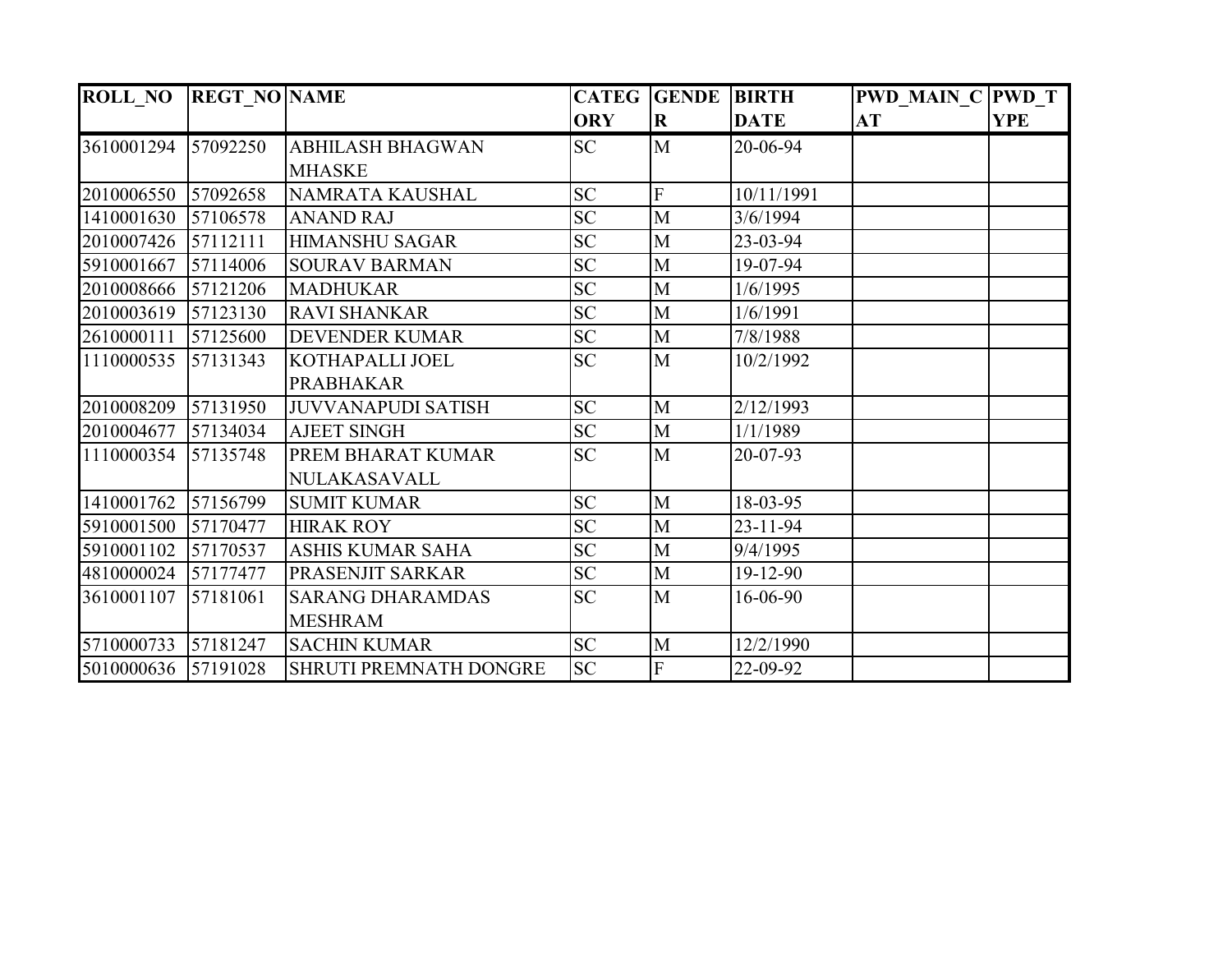| <b>ROLL NO</b> | <b>REGT NO</b> | <b>NAME</b>                 | <b>CATEG</b> | <b>GENDE</b>              | <b>BIRTH</b>   | <b>PWD MAIN_</b> | <b>PWD T</b> |
|----------------|----------------|-----------------------------|--------------|---------------------------|----------------|------------------|--------------|
|                |                |                             | <b>ORY</b>   | $\bf R$                   | <b>DATE</b>    | <b>CAT</b>       | <b>YPE</b>   |
| 2010004858     | 57000010       | <b>BHUKYA PRAVEEN SINGH</b> | <b>ST</b>    | M                         | 16-06-92       |                  |              |
| 1410001575     | 57000893       | <b>DAVID HUNSON MINJ</b>    | <b>ST</b>    | M                         | $21 - 10 - 92$ |                  |              |
| 3710000075     | 57002295       | <b>CHINGTHIANNGAI</b>       | <b>ST</b>    | ${\bf F}$                 | 28-02-88       |                  |              |
| 4610001849     | 57009447       | <b>SUJATA MEENA</b>         | <b>ST</b>    | $\overline{F}$            | 5/8/1995       |                  | VI           |
| 2010004741     | 57012847       | <b>SUNIL KUMAR MEENA</b>    | <b>ST</b>    | M                         | 19-08-93       |                  |              |
| 2210000908     | 57022284       | <b>JITENDER KUMAR MEENA</b> | <b>ST</b>    | $\mathbf{M}$              | 10/8/1989      |                  |              |
| 3810000480     | 57030886       | LENNYRIC JONEAL LYNDEM      | <b>ST</b>    | M                         | 27-04-90       |                  |              |
| 2010004862     | 57043436       | <b>RAHUL DEO ORAON</b>      | <b>ST</b>    | M                         | 28-01-90       |                  |              |
| 2710000038     | 57050119       | <b>VIVEK KUMAR</b>          | <b>ST</b>    | M                         | 17-09-94       |                  |              |
| 3710000087     | 57058145       | <b>CHUNTHUINGAM DANGMEI</b> | <b>ST</b>    | M                         | $26 - 11 - 89$ |                  |              |
| 5010001363     | 57070412       | <b>BHUKYA RAMESH</b>        | <b>ST</b>    | M                         | 5/6/1993       |                  |              |
| 3710000413     | 57086861       | <b>G THUAMKHANMANG</b>      | <b>ST</b>    | M                         | 13-01-90       |                  |              |
| 4610001091     | 57087886       | <b>RAJAT KUMAR MEENA</b>    | <b>ST</b>    | M                         | 7/1/1994       |                  |              |
| 3810000269     | 57093822       | <b>ISAGAHAH LAWRNIANG</b>   | <b>ST</b>    | M                         | 28-01-88       |                  |              |
| 2710000072     | 57098519       | <b>VINAY KUMAR</b>          | <b>ST</b>    | M                         | 27-09-93       |                  |              |
| 5710000783     | 57117490       | <b>NEELAM RAWAT</b>         | <b>ST</b>    | $\boldsymbol{\mathrm{F}}$ | 10/1/1995      |                  |              |
| 3410000447     | 57125360       | <b>DENISH LAKRA</b>         | <b>ST</b>    | M                         | 3/4/1995       |                  |              |
| 5010000554     | 57127277       | <b>JESSY LHINGNEILAM</b>    | <b>ST</b>    | ${\bf F}$                 | 5/8/1987       |                  |              |
| 2010003147     | 57139749       | <b>SHER SINGH MEENA</b>     | <b>ST</b>    | $\mathbf{M}$              | 8/5/1992       |                  |              |
| 4610001170     | 57143352       | <b>PARDEEP KUMAR</b>        | <b>ST</b>    | M                         | 1/4/1992       |                  |              |
| 3710000298     | 57146937       | V MUNGMUANSANG              | <b>ST</b>    | M                         | 28-03-89       |                  |              |
| 2010008171     | 57155990       | <b>RUBY KASHYAP</b>         | <b>ST</b>    | $\overline{F}$            | 19-03-88       |                  |              |
| 2010004355     | 57159887       | <b>GAYATRI BRAHMA</b>       | <b>ST</b>    | $\overline{F}$            | 6/8/1993       |                  |              |
| 2010004938     | 57169977       | <b>HARSH MEENA</b>          | <b>ST</b>    | M                         | $23 - 11 - 94$ |                  |              |

**Shortlisted candidates for the post of District Youth Coordinator under ST Category List is not in merit**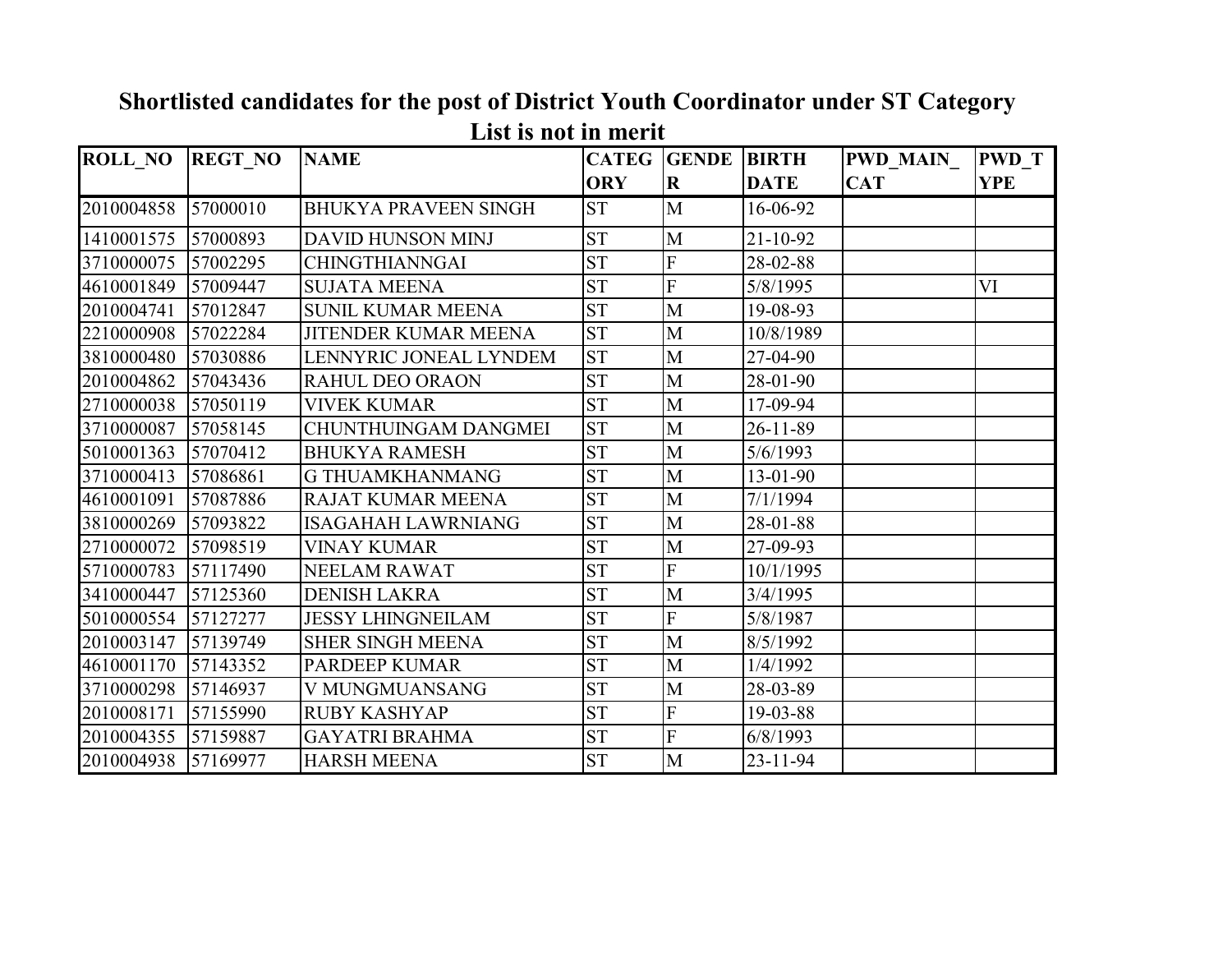|                |                | <b>NAME</b>            |            | <b>CATEG</b> GENDE | <b>BIRTH</b>   |                               |            |
|----------------|----------------|------------------------|------------|--------------------|----------------|-------------------------------|------------|
| <b>ROLL NO</b> | <b>REGT NO</b> |                        | <b>ORY</b> | $\mathbf R$        | <b>DATE</b>    | <b>PWD MAIN C PWD T</b><br>AT | <b>YPE</b> |
|                |                |                        |            |                    |                |                               |            |
| 4610001551     | 57000143       | <b>ASHOK RATHORE</b>   | <b>OBC</b> | M                  | 24-10-91       |                               |            |
| 5410001119     | 57000211       | PRATIMA VERMA          | OBC        | F                  | 1/11/1994      |                               |            |
| 2010005327     | 57000299       | <b>SHAKIL AHMED</b>    | OBC        | $\mathbf{M}$       | 21-12-89       |                               |            |
| 1610000266     | 57000510       | <b>RAHUL SAINI</b>     | OBC        | M                  | 4/5/1994       |                               |            |
| 4910000355     | 57003319       | <b>JANAKIRAMAN S</b>   | OBC        | M                  | 5/1/1989       |                               |            |
| 3510001070     | 57006867       | SNEHAL DNYANESHWAR     | OBC        | F                  | 10/8/1993      |                               |            |
|                |                | <b>BASUTKAR</b>        |            |                    |                |                               |            |
|                |                |                        |            |                    |                |                               |            |
| 5210001482     | 57007331       | SHIVAKANT KAUSHAL      | <b>OBC</b> | M                  | 1/8/1993       |                               |            |
| 5210001131     | 57007359       | <b>SONAM YADAV</b>     | <b>OBC</b> | F                  | 3/3/1995       |                               |            |
| 1410001440     | 57013578       | <b>ROHIT KUMAR</b>     | <b>OBC</b> | M                  | 8/2/1991       |                               |            |
| 5010000905     | 57017346       | E MADHUSUDHAN GOUD     | <b>OBC</b> | $\mathbf{M}$       | 25-08-94       |                               |            |
| 4610001096     | 57022994       | <b>RAM PRAKASH</b>     | <b>OBC</b> | M                  | 1/6/1994       |                               |            |
| 5310001652     | 57023858       | VANDANA GOSWAMI        | <b>OBC</b> | F                  | $13 - 11 - 95$ |                               |            |
| 5010000558     | 57024272       | JAKKAM SUPRIYA         | OBC        | F                  | 22-06-93       |                               |            |
| 2010008549     | 57025597       | <b>NISHA KUMARI</b>    | OBC        | F                  | 15-10-92       |                               |            |
| 3610000541     | 57026051       | AJINKYA ANILRAO        | OBC        | M                  | 21-11-91       |                               |            |
|                |                | <b>BOBADE</b>          |            |                    |                |                               |            |
| 3510001353     | 57027509       | <b>KSHITIJ</b>         | OBC        | M                  | 4/2/1992       |                               |            |
| 4310000125     | 57029234       | <b>JASJIT SINGH</b>    | OBC        | $\mathbf{M}$       | $20 - 01 - 94$ |                               |            |
| 2010007513     | 57037947       | <b>DIWAKAR BHATI</b>   | <b>OBC</b> | M                  | 8/10/1995      |                               |            |
| 3610000949     | 57038124       | <b>SARABJEET SINGH</b> | <b>OBC</b> | M                  | 4/7/1991       |                               |            |
| 5010001355     | 57041756       | CHINTHADA SIVA PRASAD  | <b>OBC</b> | M                  | 19-08-93       |                               |            |
|                |                |                        |            |                    |                |                               |            |
| 5410001811     | 57044228       | PRADEEP KUMAR SAW      | OBC        | M                  | 12/9/1991      |                               |            |
| 5510000436     | 57047119       | <b>VIKAS YADAV</b>     | OBC        | M                  | 6/11/1993      |                               |            |
| 3010000242     | 57048083       | <b>ROSHAN KUMAR</b>    | OBC        | $\mathbf{M}$       | 3/7/1994       |                               |            |
| 5510000445     | 57048259       | <b>MEENU YADAV</b>     | <b>OBC</b> | F                  | 6/9/1995       |                               |            |

## **Shortlisted candidates for the post of District Youth Coordinator under OBC Category List is not in merit**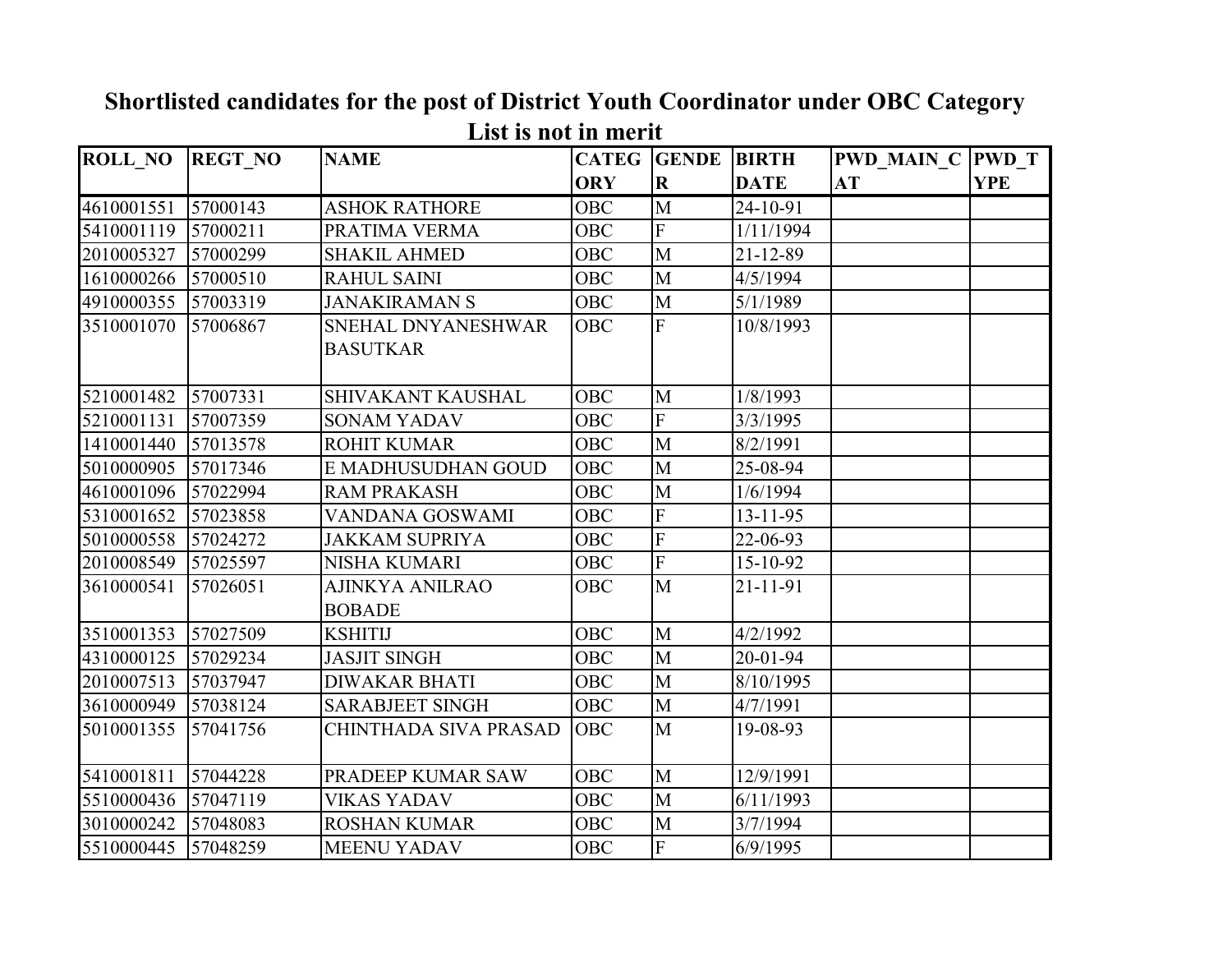| <b>ROLL_NO</b> | <b>REGT NO</b> | <b>NAME</b>                                    |            | <b>CATEG GENDE BIRTH</b> |                | <b>PWD_MAIN_C PWD_T</b> |            |
|----------------|----------------|------------------------------------------------|------------|--------------------------|----------------|-------------------------|------------|
|                |                |                                                | <b>ORY</b> | $\mathbf R$              | <b>DATE</b>    | <b>AT</b>               | <b>YPE</b> |
| 3310000398     | 57053378       | ATUL MANIK KAR                                 | <b>OBC</b> | M                        | 23-09-95       |                         |            |
| 3010000632     | 57055434       | <b>KANCHAN KUMARI</b>                          | <b>OBC</b> | $\overline{F}$           | 25-08-93       |                         |            |
| 3010000706     | 57058302       | <b>ABHISHEK DEO MEHTA</b>                      | <b>OBC</b> | M                        | 10/5/1996      |                         |            |
| 3010000484     | 57060529       | <b>KUMAR SHAKTI</b>                            | <b>OBC</b> | M                        | 27-07-93       |                         |            |
| 4610000915     | 57070869       | <b>VIKRAM SINGH DHINWAL</b>                    | <b>OBC</b> | M                        | 1/6/1993       |                         |            |
| 5010000658     | 57077001       | <b>BELLAL SHAILI</b>                           | <b>OBC</b> | ${\bf F}$                | 20-10-92       |                         |            |
| 2010003877     | 57080646       | <b>ANSHUL SHARMA</b>                           | <b>OBC</b> | M                        | 25-01-93       |                         |            |
| 4210000070     | 57082411       | <b>MANIMARANU</b>                              | <b>OBC</b> | M                        | 11/7/1990      |                         |            |
| 5210003945     | 57082984       | SAKSHI VISHWAKARMA                             | <b>OBC</b> | $\mathbf{F}$             | $17 - 11 - 93$ |                         |            |
| 2010006354     | 57084665       | <b>SHIV SHAKTI KUMAR</b>                       | <b>OBC</b> | M                        | 10/1/1995      |                         |            |
| 5010000525     | 57088418       | <b>SHASHANKH RAVULA</b>                        | <b>OBC</b> | M                        | 23-09-89       |                         |            |
| 1410001008     | 57090443       | <b>PREETI</b>                                  | <b>OBC</b> | ${\bf F}$                | 7/5/1994       |                         |            |
| 1410001556     | 57097333       | <b>ANJALEE KUMARI</b>                          | <b>OBC</b> | $\overline{F}$           | 4/4/1995       |                         |            |
| 2010004684     | 57098013       | <b>DHIRANJAN KUMAR</b>                         | <b>OBC</b> | $\overline{M}$           | 12/9/1994      |                         |            |
| 5010001207     | 57098044       | CHINNALA MADHU                                 | <b>OBC</b> | M                        | 17-06-93       |                         |            |
| 1510000133     | 57098937       | <b>KUMAR SOURAV</b>                            | <b>OBC</b> | M                        | 29-04-92       |                         |            |
| 1410000977     | 57101640       | <b>ROHIT KUMAR</b>                             | <b>OBC</b> | M                        | 12/10/1994     |                         |            |
| 2010008876     | 57105606       | <b>ASHISH PAL</b>                              | <b>OBC</b> | M                        | 7/7/1989       |                         |            |
| 2010006820     | 57116315       | <b>MANU GANGWAR</b>                            | <b>OBC</b> | ${\bf F}$                | 22-09-93       |                         |            |
| 2010005216     | 57119125       | PRIYANKA YADAV                                 | <b>OBC</b> | $\overline{F}$           | 14-03-93       |                         |            |
| 4610001896     | 57126428       | <b>MANVENDRA SINGH</b><br><b>RAWAT</b>         | <b>OBC</b> | M                        | 10/7/1990      |                         |            |
| 4610001233     | 57126728       | <b>SANTOSH CHOUHAN</b>                         | <b>OBC</b> | F                        | 28-11-89       |                         |            |
| 3610001086     | 57127139       | <b>BHUSHAN JIJABRAO PATIL</b>                  | <b>OBC</b> | M                        | $21 - 10 - 93$ |                         |            |
| 1110000777     | 57127434       | <b>DUNAKA VENKATA</b><br><b>LAKSHMI DILEEP</b> | <b>OBC</b> | $\mathbf{M}$             | 6/9/1991       |                         |            |
| 4110000700     | 57129392       | <b>KAMAL SA</b>                                | <b>OBC</b> | M                        | 22-04-93       |                         |            |
| 3410000199     | 57131553       | <b>SACHIN GOUR</b>                             | OBC        | M                        | 21-06-93       |                         |            |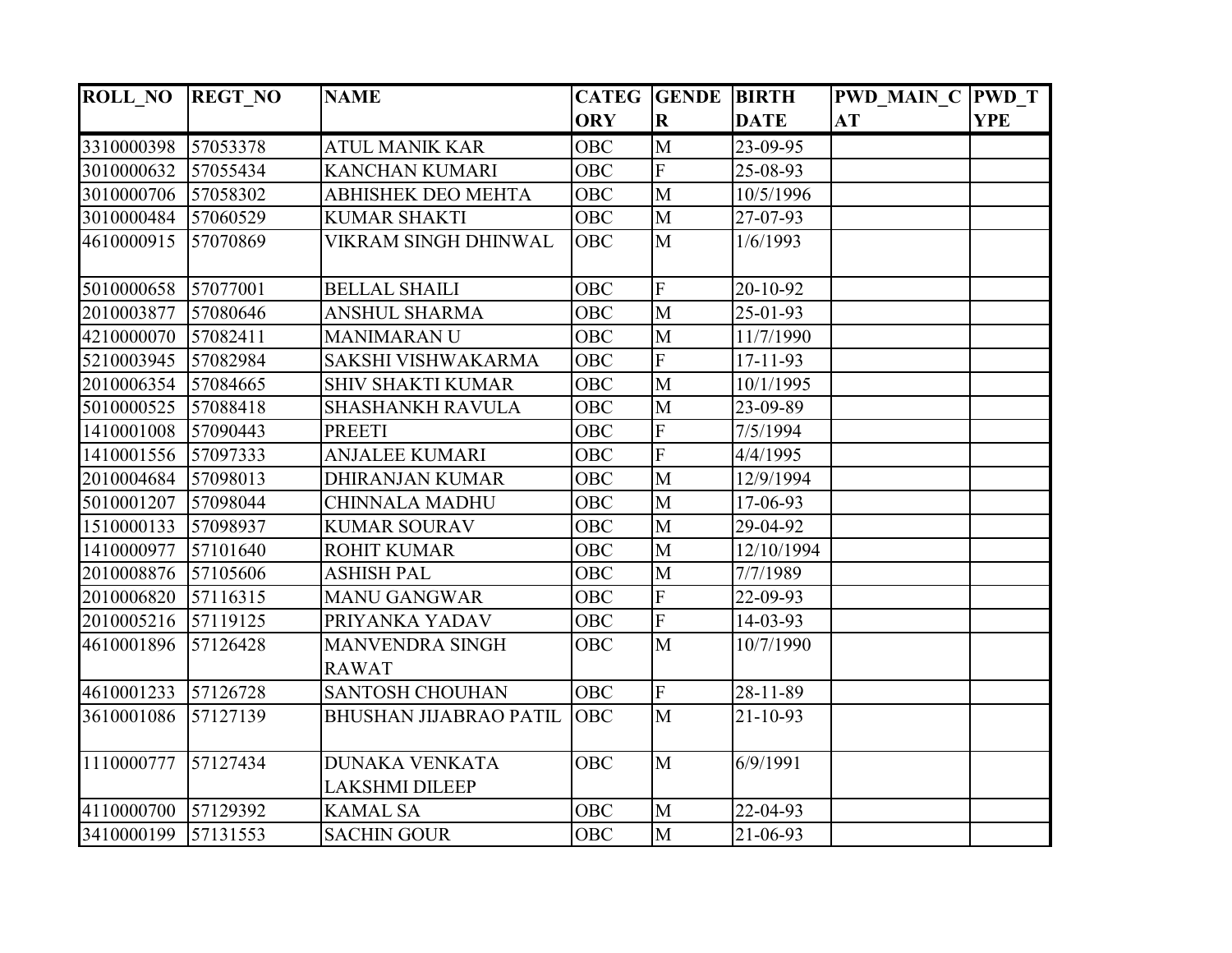| <b>ROLL NO</b> | <b>REGT NO</b> | <b>NAME</b>                               |            | <b>CATEG GENDE BIRTH</b> |                | <b>PWD MAIN C PWD T</b> |            |
|----------------|----------------|-------------------------------------------|------------|--------------------------|----------------|-------------------------|------------|
|                |                |                                           | <b>ORY</b> | $\overline{\mathbf{R}}$  | <b>DATE</b>    | AT                      | <b>YPE</b> |
| 2010008888     | 57131934       | POOJA PRAJAPATI                           | <b>OBC</b> | $\boldsymbol{F}$         | 3/4/1993       |                         |            |
| 5210001106     | 57132142       | POOJA VERMA                               | <b>OBC</b> | $\overline{F}$           | 1/7/1994       |                         |            |
| 5010000729     | 57135790       | <b>GANJI UDAY KUMAR</b>                   | <b>OBC</b> | M                        | 13-05-92       |                         |            |
| 2010008977     | 57136591       | <b>ANKUSH</b>                             | <b>OBC</b> | M                        | 17-09-95       |                         |            |
| 2010006524     | 57138719       | RASHIKA ADHANA                            | <b>OBC</b> | $\overline{F}$           | 23-07-96       |                         |            |
| 5810000243     | 57142597       | <b>ABHISHEK SAINI</b>                     | OBC        | M                        | 30-04-89       |                         |            |
| 4610002367     | 57144618       | <b>MADHU YADAV</b>                        | <b>OBC</b> | ${\bf F}$                | 8/4/1993       |                         |            |
| 2010007289     | 57145036       | <b>KUMAR MADHUKAR</b>                     | <b>OBC</b> | M                        | 31-08-91       |                         |            |
| 4110000663     | 57146526       | TANKADHAR BISWAL                          | <b>OBC</b> | M                        | 11/7/1989      |                         |            |
| 2010007986     | 57148266       | <b>MANISH KUMAR</b>                       | <b>OBC</b> | M                        | 21-06-95       |                         |            |
| 1110000453     | 57155689       | <b>KORADA MANIKANTA</b>                   | <b>OBC</b> | M                        | 4/1/1991       |                         |            |
| 5910001053     | 57157128       | RAJNISH KUMAR GUPTA                       | <b>OBC</b> | M                        | $16 - 01 - 90$ |                         |            |
| 1110000308     | 57157588       | UGGINA NAGESWARA RAO                      | <b>OBC</b> | M                        | 12/6/1991      |                         |            |
| 4110000567     | 57157732       | PRASANNA MEHER                            | <b>OBC</b> | M                        | 3/6/1991       |                         |            |
| 3110000454     | 57159521       | <b>MONTU PATAR</b>                        | <b>OBC</b> | M                        | 3/6/1989       |                         |            |
| 2010003150     | 57162286       | <b>MOHIT KUMAR</b>                        | <b>OBC</b> | M                        | 23-09-94       |                         |            |
| 1110000880     | 57162826       | <b>MADDULA VENKAT</b><br><b>RAMBABU</b>   | <b>OBC</b> | M                        | 17-06-94       |                         |            |
| 3010000582     | 57163727       | <b>SUBODH KANT MAHTO</b>                  | <b>OBC</b> | M                        | 3/1/1993       |                         |            |
| 2010007340     | 57164573       | <b>ARCHNA KUMARI</b>                      | <b>OBC</b> | $\overline{F}$           | 5/7/1993       |                         |            |
| 3510001115     | 57167967       | USHA SURESH MUNDHE                        | <b>OBC</b> | $\overline{F}$           | 27-05-95       |                         |            |
| 3510001184     | 57168425       | PRADIPKUMAR BAROT                         | OBC        | M                        | 19-08-96       |                         |            |
| 5210003878     | 57168700       | <b>MANISH CHANDRA</b><br><b>CHAUDHARY</b> | <b>OBC</b> | M                        | 27-03-95       |                         |            |
| 3110000961     | 57168905       | <b>PRATIK SAHU</b>                        | OBC        | M                        | 11/9/1993      |                         |            |
| 1410001056     | 57169648       | <b>RITESH KUMAR</b>                       | <b>OBC</b> | $\mathbf{M}$             | 6/12/1994      |                         |            |
| 4510000153     | 57170912       | POONAM KUMARI                             | <b>OBC</b> | ${\bf F}$                | 12/1/1990      |                         |            |
| 3510001213     | 57174571       | PRANIT BALAJI                             | <b>OBC</b> | $\mathbf{M}$             | 8/12/1991      |                         |            |
|                |                | <b>SANGVIKAR</b>                          |            |                          |                |                         |            |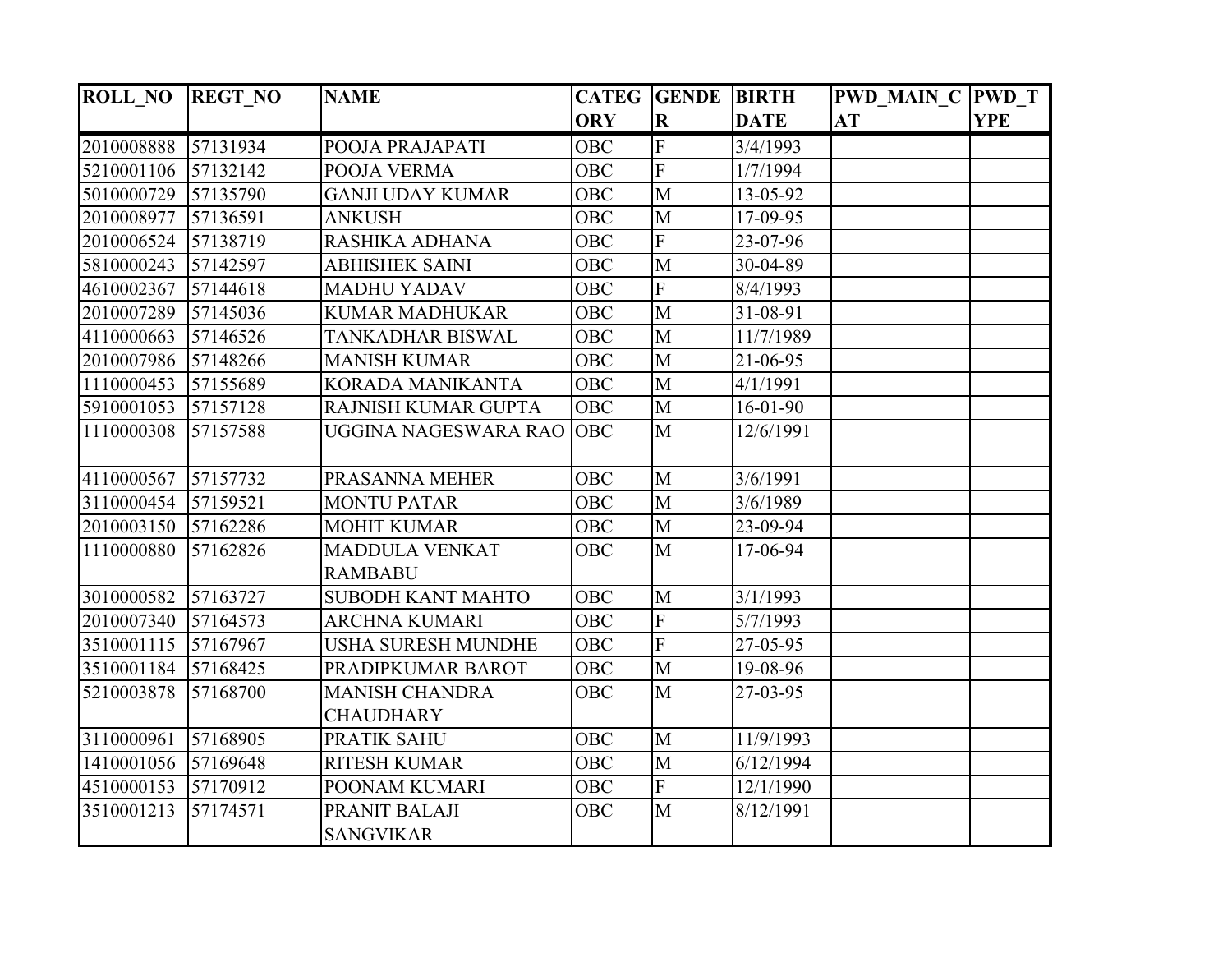| <b>ROLL NO</b>      | <b>REGT NO</b> | <b>NAME</b>               |            | <b>CATEG GENDE BIRTH</b> |             | <b>PWD MAIN C PWD T</b> |            |
|---------------------|----------------|---------------------------|------------|--------------------------|-------------|-------------------------|------------|
|                     |                |                           | <b>ORY</b> | IК                       | <b>DATE</b> | AT                      | <b>YPE</b> |
| 4110000374          | 57174880       | <b>ASMIN PRASAD SAHOO</b> | <b>OBC</b> | M                        | 24-04-93    |                         |            |
| 5010000553          | 57177434       | <b>NATVA THARUN</b>       | <b>OBC</b> | M                        | 8/7/1993    |                         |            |
| 2010006780 57181104 |                | <b>ADHIKAR BANSIWAL</b>   | <b>OBC</b> | M                        | 8/9/1991    |                         |            |
| 3010000711          | 57181694       | <b>ABHISHEK ANAND</b>     | <b>OBC</b> | M                        | 28-06-94    |                         |            |
| 4610002770          | 57199663       | NITYANAND YADAV           | <b>OBC</b> | M                        | $15-02-93$  |                         |            |
| 3610000606          | 57200341       | <b>ANKITA YADAV</b>       | <b>OBC</b> |                          | 2/1/1994    |                         |            |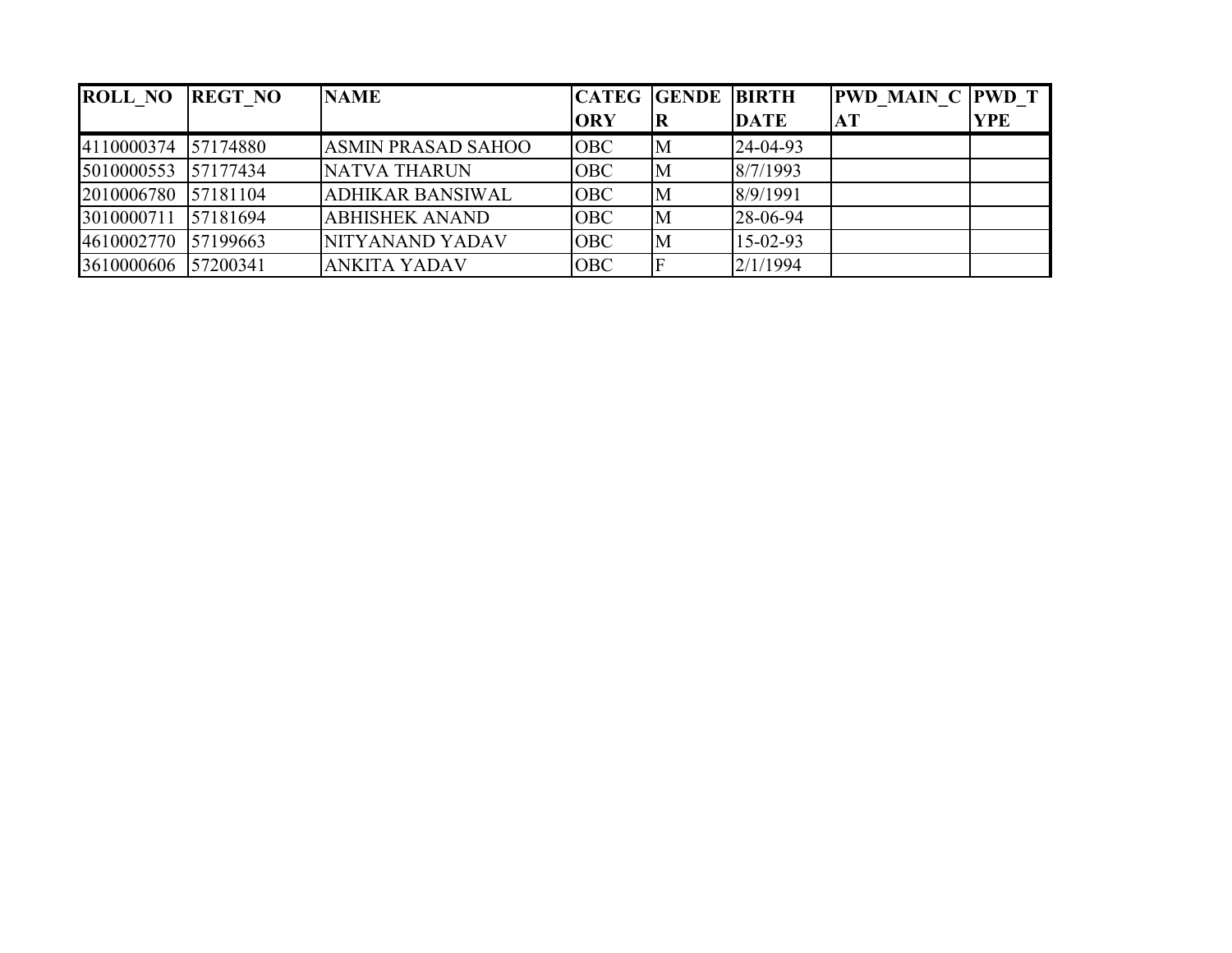| <b>ROLL_NO</b> | <b>REGT NO</b> | <b>NAME</b>               | <b>CATEG</b> | <b>GENDE</b> | <b>BIRTH</b>        | <b>PWD_MAIN PWD_T</b> |            |
|----------------|----------------|---------------------------|--------------|--------------|---------------------|-----------------------|------------|
|                |                |                           | <b>ORY</b>   | $\mathbf R$  | <b>DATE</b>         | <b>CAT</b>            | <b>YPE</b> |
| 2010006345     | 57000055       | <b>MAHIMA DAGAR</b>       | <b>UR</b>    | F            | 25-08-95            |                       |            |
| 2610000205     | 57000680       | <b>HARBIR</b>             | <b>UR</b>    | M            | 15-07-92            |                       |            |
| 5710000321     | 57001102       | PRIYANKA NEGI             | <b>UR</b>    | F            | 16-04-93            |                       |            |
| 2010007443     | 57001168       | <b>SANJEEV SINGH</b>      | <b>UR</b>    | M            | 10/7/1994           |                       |            |
| 2010005740     | 57001525       | <b>ROHIT KAUSHIK</b>      | <b>UR</b>    | M            | 27-06-91            |                       |            |
| 5710000768     | 57002826       | PANKAJ NEGI               | <b>UR</b>    | M            | 13-04-92            |                       |            |
| 3210000772     | 57003393       | <b>ASHA MANOHAR</b>       | <b>UR</b>    | F            | 28-07-93            |                       |            |
| 5710000323     | 57003531       | <b>ANIL CHAUHAN</b>       | <b>UR</b>    | M            | 16-01-95            |                       |            |
| 3210000659     | 57006609       | <b>NIVED</b>              | <b>UR</b>    | $\mathbf{M}$ | 28-05-93            |                       |            |
| 3210000325     | 57006925       | <b>SANDEEP KRISHNAN P</b> | <b>UR</b>    | M            | 22-02-92            |                       |            |
| 2010003692     | 57008308       | <b>ALKA RAWAT</b>         | <b>UR</b>    | F            | $\frac{10}{2}/1996$ |                       |            |
| 2010003927     | 57009389       | PRIYA SHUKLA              | <b>UR</b>    | F            | 30-06-94            |                       |            |
| 5910001014     | 57013045       | PRIYA PAL                 | <b>UR</b>    | F            | 11/9/1992           |                       |            |
| 2410000212     | 57015774       | <b>AJAY BHADU</b>         | <b>UR</b>    | M            | 5/3/1994            |                       |            |
| 5210002931     | 57023414       | <b>PAMEER SINGH</b>       | <b>UR</b>    | M            | 23-09-91            |                       |            |
| 2010003473     | 57025711       | VAISHALI                  | <b>UR</b>    | F            | 2/7/1994            |                       |            |
| 4310000136     | 57029679       | <b>GULSHAKH KAUR</b>      | <b>UR</b>    | F            | 22-01-93            |                       |            |
| 1510000388     | 57031220       | ABHISHEK BHARDWAJ         | <b>UR</b>    | M            | $15 - 01 - 95$      |                       |            |
| 2010008786     | 57033903       | <b>NITIN SHARMA</b>       | <b>UR</b>    | M            | 14-03-93            |                       |            |
| 5910001678     | 57034157       | <b>SHREEPARNA JANA</b>    | <b>UR</b>    | F            | 4/9/1992            |                       |            |
| 5710000726     | 57038656       | PANKAJ JOSHI              | <b>UR</b>    | M            | 2/2/1995            |                       |            |
| 5910001062     | 57041010       | <b>SUBHADEEP DEO</b>      | <b>UR</b>    | M            | 10/8/1993           |                       |            |
| 2610000137     | 57042503       | <b>PARDEEP KUMAR</b>      | <b>UR</b>    | M            | 8/2/1995            |                       |            |
| 3510000717     | 57044563       | <b>SATYAJEET SANTOSH</b>  | <b>UR</b>    | $\mathbf{M}$ | 5/6/1993            |                       |            |
| 2010006154     | 57049993       | <b>VIKAS KHATRI</b>       | <b>UR</b>    | M            | 25-01-94            |                       |            |
| 2010005161     | 57050191       | SHRAVAN KUMAR SEHGAL      | <b>UR</b>    | M            | 5/5/1995            |                       |            |
| 5310000898     | 57053644       | <b>KUSH KUMAR</b>         | <b>UR</b>    | M            | 1/3/1995            |                       |            |
| 2010006738     | 57054310       | <b>VISHAL SINGH</b>       | <b>UR</b>    | M            | 8/8/1993            |                       |            |

## **Shortlisted candidates for the post of District Youth Coordinator under UR Category List is not in merit**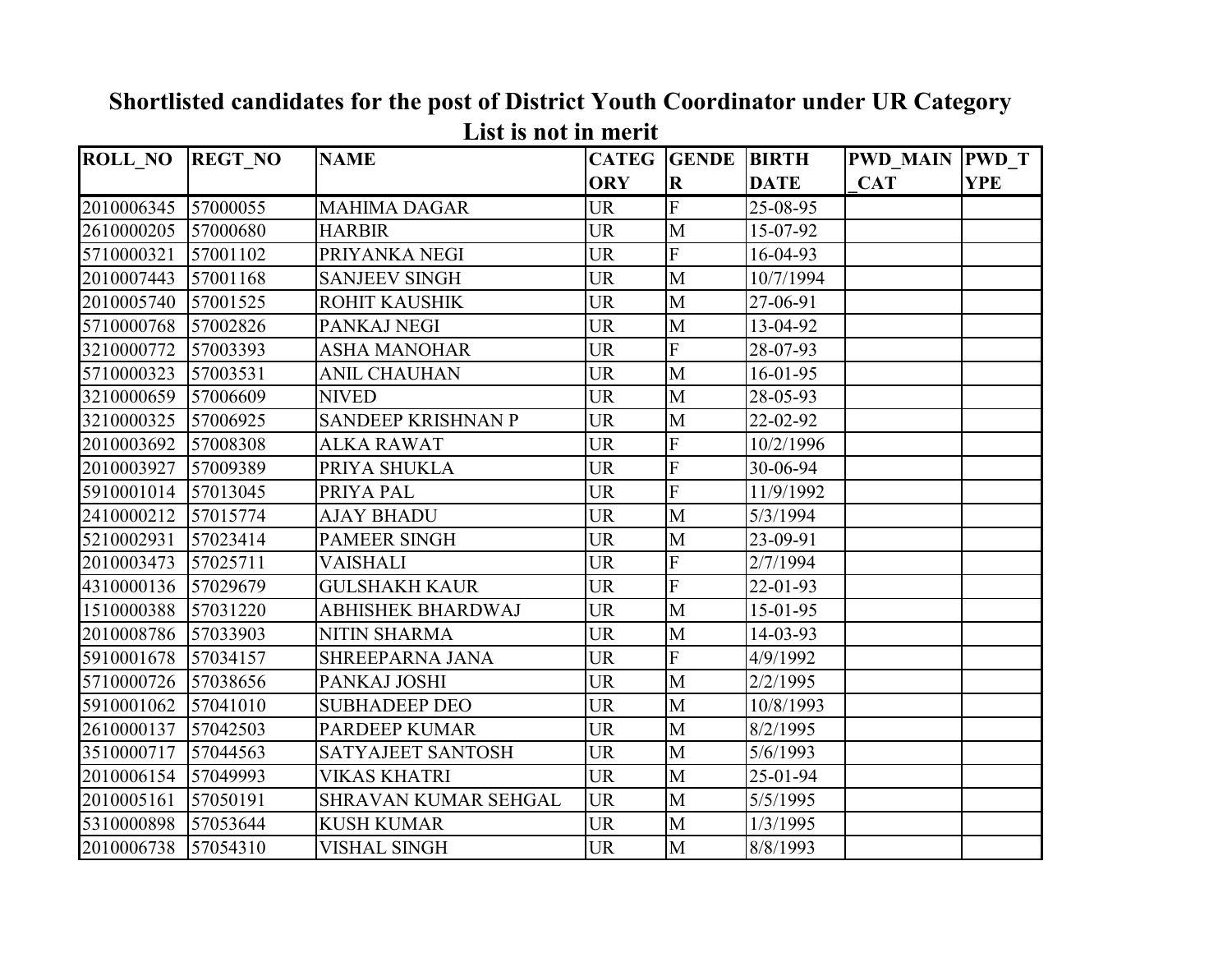| <b>ROLL_NO</b> | <b>REGT NO</b> | <b>NAME</b>                  |            | <b>CATEG GENDE BIRTH</b> |             | <b>PWD MAIN PWD T</b> |            |
|----------------|----------------|------------------------------|------------|--------------------------|-------------|-----------------------|------------|
|                |                |                              | <b>ORY</b> | $\overline{\mathbf{R}}$  | <b>DATE</b> | <b>CAT</b>            | <b>YPE</b> |
| 5910001287     | 57060887       | <b>SANTU DINDA</b>           | <b>UR</b>  | M                        | 5/5/1994    |                       |            |
| 4110000631     | 57061971       | SIDDHARTHA SHANKAR           | <b>UR</b>  | $\mathbf{M}$             | 1/7/1994    |                       |            |
|                |                | <b>KHAMARI</b>               |            |                          |             |                       |            |
| 2610000170     | 57063740       | <b>SHALU</b>                 | <b>UR</b>  | $\mathbf F$              | 24-08-96    |                       |            |
| 2010008613     | 57066685       | <b>SHWETA MANN</b>           | <b>UR</b>  | F                        | 26-04-94    |                       |            |
| 5210002176     | 57069502       | SANJAY SINGH MANRAL          | <b>UR</b>  | M                        | 2/9/1992    |                       |            |
| 1610000236     | 57070481       | <b>BINEET KUMAR KOUNDAL</b>  | <b>UR</b>  | M                        | 23-12-94    |                       |            |
| 3210000218     | 57075292       | ABHILASH K A                 | <b>UR</b>  | M                        | 18-11-93    |                       |            |
| 5910001617     | 57075907       | <b>SUHOTRA NAYAK</b>         | <b>UR</b>  | M                        | 20-10-94    |                       |            |
| 2010005894     | 57079990       | VISHNUPRIYA                  | <b>UR</b>  | $\overline{F}$           | 15-08-94    |                       |            |
| 3510001493     | 57080192       | <b>ANIKET ARJUN PAWAR</b>    | <b>UR</b>  | $\mathbf{M}$             | 27-08-93    |                       |            |
| 1410000954     | 57081188       | <b>MANISH KUMAR GIRI</b>     | <b>UR</b>  | M                        | 2/10/1994   |                       |            |
| 5010001392     | 57081201       | RAVI KUMAR MISHRA            | <b>UR</b>  | M                        | 29-05-95    |                       |            |
| 5910001317     | 57083173       | RIYA BHATTACHARYYA           | <b>UR</b>  | $\mathbf F$              | 1/5/1992    |                       |            |
| 2010007257     | 57083934       | <b>ABHISHEK KANCHAN</b>      | <b>UR</b>  | M                        | 1/11/1993   |                       |            |
| 5610001385     | 57084050       | <b>NAMIT SINGH BHADAURIA</b> | <b>UR</b>  | $\mathbf{M}$             | 12/10/1991  |                       |            |
| 2010007512     | 57085629       | <b>MANSI WAHI</b>            | <b>UR</b>  | ${\bf F}$                | 27-08-95    |                       |            |
| 5710000977     | 57086456       | <b>SHAILENDRA RAWAT</b>      | <b>UR</b>  | M                        | 7/3/1995    |                       |            |
| 2010005846     | 57088893       | RAJIV AGARWAL                | <b>UR</b>  | $\mathbf{M}$             | 11/7/1993   |                       |            |
| 2610000083     | 57092682       | <b>KAJAL</b>                 | <b>UR</b>  | $\overline{F}$           | 6/10/1995   |                       |            |
| 2210000644     | 57093696       | <b>MRIDUL DADHICH</b>        | <b>UR</b>  | M                        | 14-09-93    |                       |            |
| 5210002059     | 57096551       | SAURABH SRIVASTAVA           | <b>UR</b>  | M                        | 10/7/1993   |                       |            |
| 5010001242     | 57099841       | <b>VEMULURU MANOZ</b>        | <b>UR</b>  | M                        | 13-10-91    |                       |            |
| 2310000724     | 57100317       | <b>SACHIN</b>                | <b>UR</b>  | M                        | 10/10/1994  |                       |            |
| 4510000123     | 57108686       | <b>MANISHA RANI</b>          | <b>UR</b>  | $\overline{F}$           | 4/12/1995   |                       |            |
| 2610000072     | 57110120       | <b>SUSHILA DEVI</b>          | <b>UR</b>  | $\overline{F}$           | 13-01-91    |                       |            |
| 2010008789     | 57111455       | <b>RAM GOPAL</b>             | <b>UR</b>  | M                        | 10/10/1991  |                       |            |
| 2010008938     | 57111565       | RUBEENA CHAUDHARY            | <b>UR</b>  | $\mathbf F$              | 28-03-92    |                       |            |
| 4110000397     | 57112208       | <b>BASUDEV MANTRY</b>        | <b>UR</b>  | M                        | 6/1/1991    |                       |            |
| 5910000429     | 57113939       | <b>SAIKAT MONDAL</b>         | <b>UR</b>  | M                        | 28-05-91    |                       |            |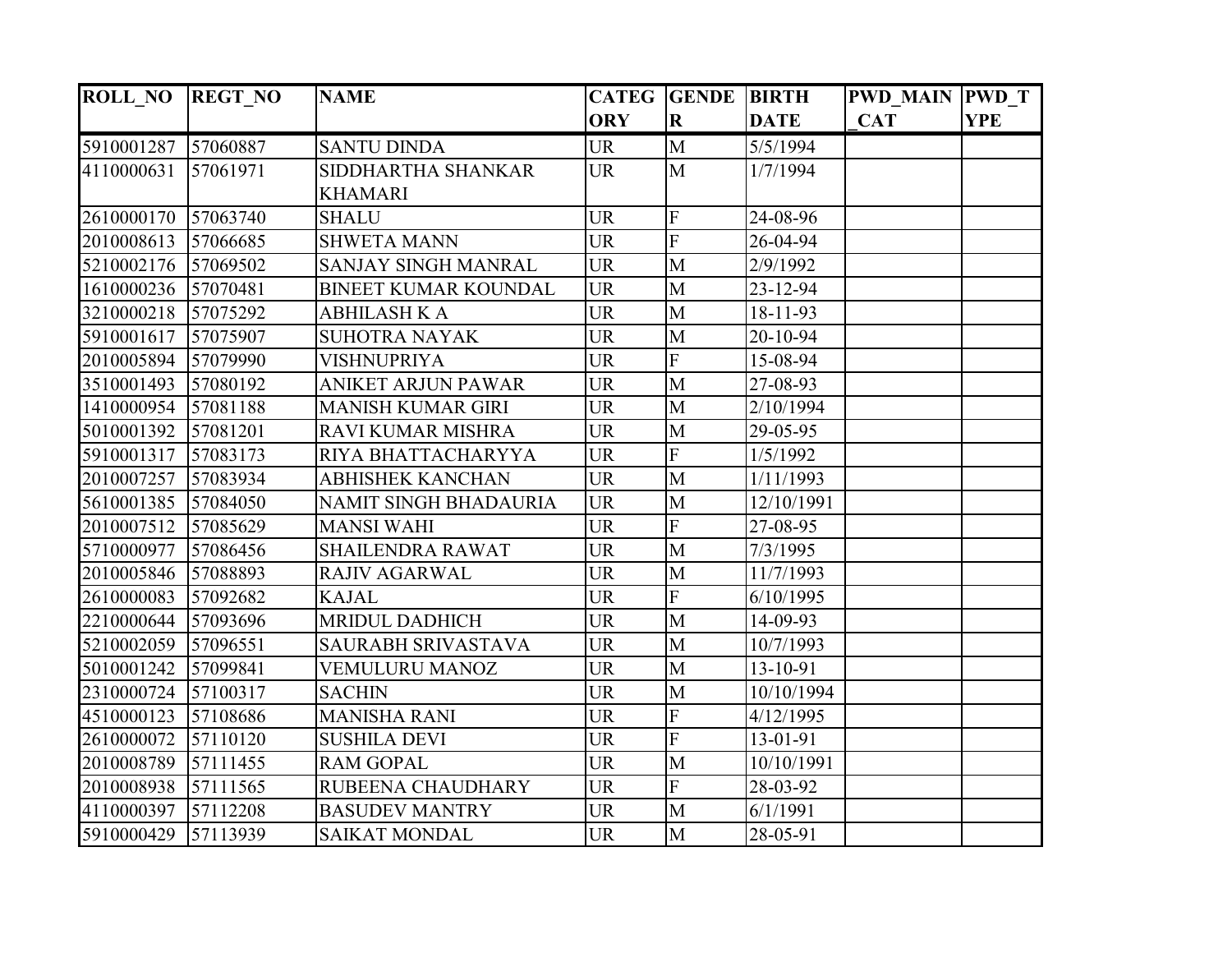| <b>ROLL_NO</b> | <b>REGT NO</b> | <b>NAME</b>               |            | <b>CATEG GENDE BIRTH</b> |                | <b>PWD MAIN PWD T</b> |            |
|----------------|----------------|---------------------------|------------|--------------------------|----------------|-----------------------|------------|
|                |                |                           | <b>ORY</b> | $\overline{\mathbf{R}}$  | <b>DATE</b>    | <b>CAT</b>            | <b>YPE</b> |
| 2610000168     | 57116604       | <b>MANISHA</b>            | <b>UR</b>  | $\mathbf F$              | 9/1/1991       |                       |            |
| 5010001180     | 57120173       | RANJITH REDDY MULA        | <b>UR</b>  | $\mathbf{M}$             | 9/5/1995       |                       |            |
| 2010003421     | 57121351       | <b>DEEPSHIKHA</b>         | <b>UR</b>  | $\overline{F}$           | 12/11/1995     |                       |            |
| 4410000117     | 57123144       | <b>NEHA SHARMA</b>        | <b>UR</b>  | $\overline{F}$           | 10/5/1993      |                       |            |
| 4610001566     | 57127480       | AKANKI AGRAWAL            | <b>UR</b>  | $\overline{F}$           | 24-03-94       |                       |            |
| 2010005091     | 57128181       | <b>RASHI SHARMA</b>       | <b>UR</b>  | F                        | 8/10/1992      |                       |            |
| 2310000211     | 57128318       | <b>SHAINA</b>             | <b>UR</b>  | F                        | 2/12/1991      |                       |            |
| 2610000156     | 57129374       | <b>MONIKA</b>             | <b>UR</b>  | $\overline{F}$           | 26-02-91       |                       |            |
| 2510000333     | 57132191       | POOJA DANG                | <b>UR</b>  | $\overline{\mathrm{F}}$  | 17-10-95       |                       |            |
| 3210000854     | 57133012       | <b>AFSAL NAJEEB</b>       | <b>UR</b>  | M                        | 12/7/1992      |                       |            |
| 2710000082     | 57134018       | <b>ADITYA SHARMA</b>      | <b>UR</b>  | M                        | 23-05-94       |                       |            |
| 3210000210     | 57136879       | <b>ASWIN VINODAN K</b>    | <b>UR</b>  | M                        | 22-10-93       |                       |            |
| 5710000619     | 57137583       | <b>LAKHVINDER SINGH</b>   | <b>UR</b>  | M                        | 13-07-93       |                       |            |
|                |                | <b>DHILLON</b>            |            |                          |                |                       |            |
| 2310000662     | 57139518       | <b>MADHUR</b>             | <b>UR</b>  | M                        | 1/1/1995       |                       |            |
| 5510000889     | 57140331       | SAURABH SHRIVASTAVA       | <b>UR</b>  | $\overline{M}$           | 27-04-92       |                       |            |
| 5910001670     | 57142249       | <b>TANUSHREE DAS</b>      | <b>UR</b>  | ${\bf F}$                | 7/6/1994       |                       |            |
| 5510000360     | 57142659       | <b>AKANSHI SHARMA</b>     | <b>UR</b>  | $\overline{F}$           | 14-04-93       |                       |            |
| 5910000922     | 57142786       | <b>OINDRILA CHOWDHURY</b> | <b>UR</b>  | $\overline{F}$           | 30-07-92       |                       |            |
| 1610000312     | 57143115       | NISHANT GOYAL             | <b>UR</b>  | M                        | 22-12-95       |                       |            |
| 2610000144     | 57151795       | <b>ANSHU</b>              | <b>UR</b>  | $\mathbf F$              | 17-09-92       |                       |            |
| 5210003268     | 57152409       | MAYANK KUMAR SHARMA       | <b>UR</b>  | M                        | 5/6/1993       |                       |            |
| 5710000439     | 57152640       | <b>KAVITA GODIYAL</b>     | <b>UR</b>  | F                        | 1/9/1994       |                       |            |
| 3010000437     | 57152708       | <b>GAURAV KUMAR</b>       | <b>UR</b>  | M                        | 4/8/1994       |                       |            |
| 2010007704     | 57154224       | UDDAYAN PRATAP SINGH      | <b>UR</b>  | M                        | 30-12-91       |                       |            |
| 2610000106     | 57156171       | PAWAN SINGH               | <b>UR</b>  | M                        | $16 - 03 - 93$ |                       |            |
| 2610000129     | 57159522       | <b>SEEMA</b>              | <b>UR</b>  | $\overline{F}$           | 27-06-91       |                       |            |
| 5710000573     | 57160868       | PRAMANSHU RAJPUT          | <b>UR</b>  | $\mathbf{M}$             | 16-10-93       |                       |            |
| 2010007314     | 57161913       | <b>ISHA GUPTA</b>         | <b>UR</b>  | $\overline{F}$           | 23-01-94       |                       |            |
| 5410001935     | 57165537       | <b>AMRITANSHU PANDEY</b>  | <b>UR</b>  | M                        | 18-12-93       |                       |            |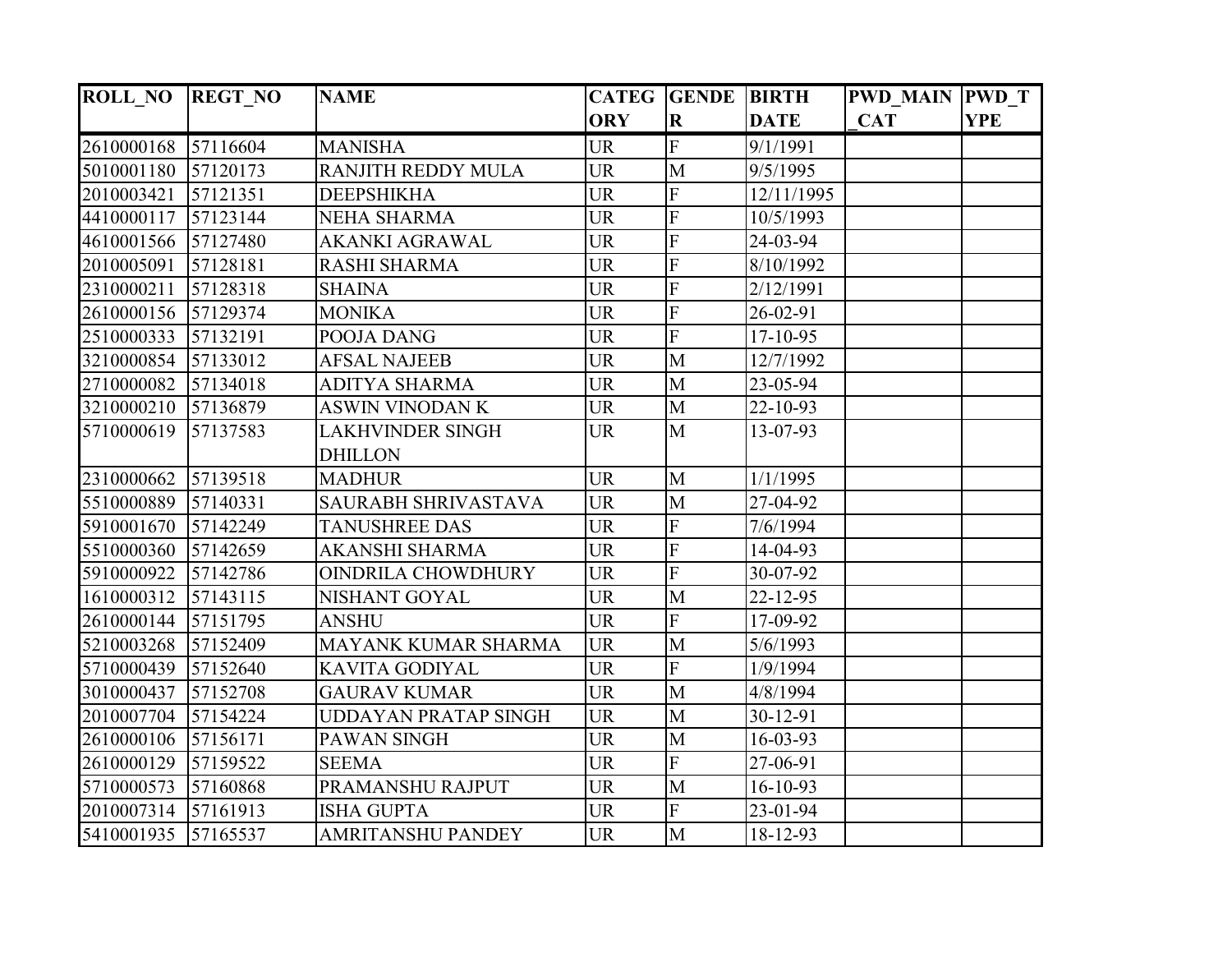| <b>ROLL_NO</b> | <b>REGT NO</b> | <b>NAME</b>                  |            | <b>CATEG GENDE BIRTH</b> |             | <b>PWD MAIN PWD T</b> |            |
|----------------|----------------|------------------------------|------------|--------------------------|-------------|-----------------------|------------|
|                |                |                              | <b>ORY</b> | $\overline{\mathbf{R}}$  | <b>DATE</b> | <b>CAT</b>            | <b>YPE</b> |
| 2010004060     | 57166632       | DEEKSHA DHINGRA              | <b>UR</b>  | $\mathbf F$              | 2/3/1995    |                       |            |
| 2010003621     | 57168490       | <b>VINEET GAHLAWAT</b>       | <b>UR</b>  | $\mathbf{M}$             | 10/12/1992  |                       |            |
| 2310000628     | 57169328       | <b>RAGHAV</b>                | <b>UR</b>  | M                        | 12/9/1991   |                       |            |
| 4510000201     | 57170682       | <b>BRIJESH KAUSHIK</b>       | <b>UR</b>  | $\mathbf M$              | 22-08-93    |                       |            |
| 2610000173     | 57171836       | <b>RITU</b>                  | <b>UR</b>  | $\overline{F}$           | 31-05-91    |                       |            |
| 2610000175     | 57174416       | <b>VINAY MALIK</b>           | <b>UR</b>  | M                        | 14-11-92    |                       |            |
| 2610000103     | 57178230       | <b>MAHAK</b>                 | <b>UR</b>  | $\overline{F}$           | 29-07-94    |                       |            |
| 2610000089     | 57178340       | <b>ANITA</b>                 | <b>UR</b>  | F                        | 15-12-92    |                       |            |
| 2310000230     | 57179346       | <b>AMARJEET</b>              | <b>UR</b>  | M                        | 4/3/1991    |                       |            |
| 2310000504     | 57179562       | <b>DEEPIKA</b>               | <b>UR</b>  | F                        | 2/11/1995   |                       |            |
| 2010007714     | 57182562       | <b>AARTIKA SETHI</b>         | <b>UR</b>  | F                        | 18-09-92    |                       |            |
| 3310000882     | 57182728       | <b>SAKSHI SAMAIYA</b>        | <b>UR</b>  | $\overline{F}$           | 21-09-92    |                       |            |
| 2510000358     | 57183565       | <b>ROHIT KALRA</b>           | <b>UR</b>  | M                        | 22-09-94    |                       |            |
| 5210003385     | 57184706       | <b>AKRITI SHARMA</b>         | <b>UR</b>  | $\overline{F}$           | 16-10-93    |                       |            |
| 5010001020     | 57185261       | <b>RUSHIDHAR REDDY</b>       | <b>UR</b>  | $\mathbf{M}$             | 29-09-92    |                       |            |
|                |                | <b>BADDAM</b>                |            |                          |             |                       |            |
| 4610002722     | 57186603       | <b>DIVYA JAIN</b>            | <b>UR</b>  | ${\bf F}$                | 11/1/1992   |                       |            |
| 5210002394     | 57186811       | <b>KOMAL NIGAM</b>           | <b>UR</b>  | F                        | 30-08-94    |                       |            |
| 5810000395     | 57193580       | <b>ASHISH PANT</b>           | <b>UR</b>  | $\overline{M}$           | 6/9/1995    |                       |            |
|                |                | <b>DEEPCHANDRA</b>           |            |                          |             |                       |            |
| 2810000130     | 57194307       | <b>SUNIL SHARMA</b>          | <b>UR</b>  | M                        | 8/4/1992    |                       |            |
| 5610000667     | 57194552       | PRATEEK SHUKLA               | <b>UR</b>  | $\mathbf{M}$             | 19-10-87    |                       |            |
| 2010003585     | 57194783       | <b>SANDEEP KUMAR MISHRA</b>  | <b>UR</b>  | M                        | 7/3/1991    |                       |            |
| 2210001371     | 57194835       | <b>ABHISHEK SUNIL PANDEY</b> | <b>UR</b>  | M                        | 10/6/1995   |                       |            |
| 5710000564     | 57195662       | AMIT KISHOR THAPLIYAL        | <b>UR</b>  | M                        | 23-03-91    |                       |            |
| 5910000931     | 57195854       | <b>POULAMI SAHA</b>          | <b>UR</b>  | $\overline{F}$           | 23-11-92    |                       |            |
| 5710000485     | 57196303       | <b>NAVNEET KUMAR</b>         | <b>UR</b>  | M                        | 4/7/1992    |                       |            |
| 1610000323     | 57197080       | <b>RASNA</b>                 | <b>UR</b>  | $\overline{F}$           | 1/3/1993    |                       |            |
| 2010008399     | 57197370       | <b>RAGHAV JETLI</b>          | <b>UR</b>  | M                        | 20-03-91    |                       |            |
| 1110000341     | 57198044       | KALLURU RAJA SEKHAR          | <b>UR</b>  | M                        | 13-05-91    |                       |            |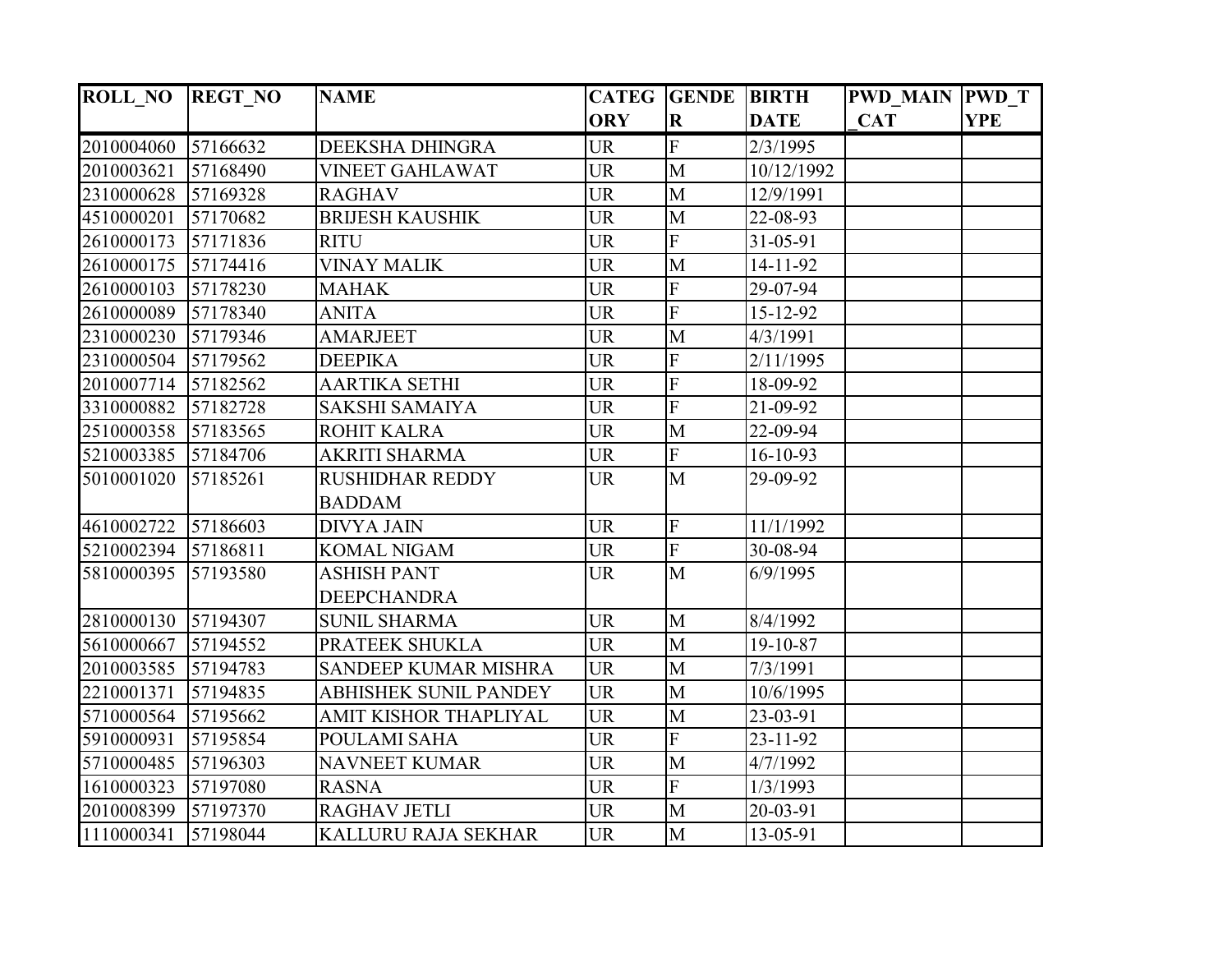| <b>ROLL NO</b>      | <b>REGT NO</b> | <b>NAME</b>             | <b>CATEG GENDE BIRTH</b> |                         |                | <b>PWD MAIN PWD T</b> |            |
|---------------------|----------------|-------------------------|--------------------------|-------------------------|----------------|-----------------------|------------|
|                     |                |                         | <b>ORY</b>               | $\overline{\mathbf{R}}$ | <b>DATE</b>    | <b>CAT</b>            | <b>YPE</b> |
| 2010007207          | 57198253       | <b>DIVYA SHARMA</b>     | <b>UR</b>                |                         | 26-07-94       |                       |            |
| 5510001132 57201524 |                | <b>MAYANK BHADOURIA</b> | <b>UR</b>                | M                       | $25 - 11 - 94$ |                       |            |
| 5210000852 57207441 |                | <b>MEGHA SAXENA</b>     | <b>UR</b>                |                         | 1/7/1995       |                       |            |
| 2010008139 57209756 |                | <b>KAAMINI GUPTA</b>    | <b>UR</b>                |                         | 20-09-94       |                       |            |
| 4310000139 57210870 |                | <b>JASHANDEEP SINGH</b> | <b>UR</b>                | M                       | 8/2/1996       |                       |            |
| 3310000559 57211953 |                | <b>MEENU JAIN</b>       | <b>UR</b>                |                         | 10/8/1991      |                       |            |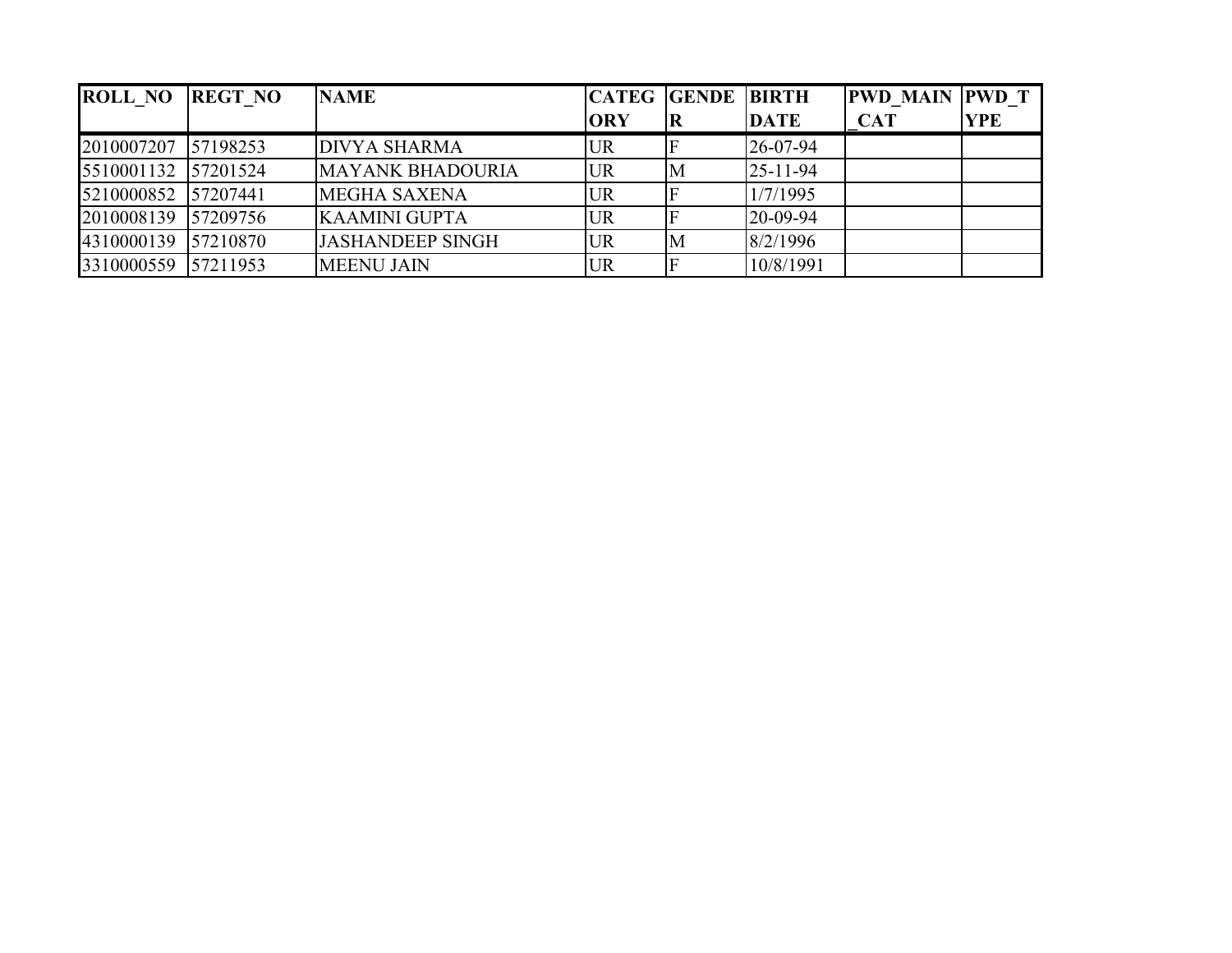| <b>ROLL_NO</b> | <b>REGT NO</b> | <b>NAME</b>                 |            | <b>CATEG</b> GENDE | <b>BIRTH</b>   | <b>PWD MAIN</b> | <b>PWD</b> T |
|----------------|----------------|-----------------------------|------------|--------------------|----------------|-----------------|--------------|
|                |                |                             | <b>ORY</b> | $\mathbf R$        | <b>DATE</b>    | <b>CAT</b>      | <b>YPE</b>   |
| 1510000136     | 57000012       | <b>AKSHAT ANAND</b>         | <b>EWS</b> | M                  | 7/9/1991       |                 |              |
| 2010006322     | 57000221       | <b>MANSA</b>                | <b>EWS</b> | $\overline{F}$     | 30-04-92       |                 |              |
| 2310000523     | 57001269       | <b>NITESH</b>               | <b>EWS</b> | M                  | 24-08-93       |                 |              |
| 2010006990     | 57005809       | <b>KHUSHBU GUPTA</b>        | <b>EWS</b> | $\overline{F}$     | 12/9/1993      |                 |              |
| 5410000897     | 57006204       | <b>NITISH KUMAR</b>         | <b>EWS</b> | M                  | 6/11/1991      |                 |              |
| 2010007030     | 57009137       | PRATIBHA SHARMA             | <b>EWS</b> | F                  | 5/10/1993      |                 |              |
| 1710000427     | 57009821       | <b>SRISHTY</b>              | <b>EWS</b> | $\overline{F}$     | 13-06-94       |                 |              |
| 2310000601     | 57041916       | <b>JYOTI DAHIYA</b>         | <b>EWS</b> | $\overline{F}$     | 18-11-91       |                 |              |
| 3210000704     | 57050546       | <b>ANTONY JOSEPH</b>        | <b>EWS</b> | M                  | $22 - 11 - 94$ |                 |              |
| 2010005389     | 57050918       | <b>VARSHA RANA</b>          | <b>EWS</b> | F                  | 30-06-93       |                 |              |
| 2010003580     | 57076682       | <b>HEMANT SINGH</b>         | <b>EWS</b> | M                  | 18-06-91       |                 |              |
| 2010006798     | 57082145       | <b>SHUBHAM JAIN</b>         | <b>EWS</b> | M                  | 6/2/1991       |                 |              |
| 2010003012     | 57082244       | <b>AJITESH KUMAR</b>        | <b>EWS</b> | M                  | 3/6/1993       |                 |              |
| 1310000485     | 57088962       | <b>HARPREET</b>             | <b>EWS</b> | M                  | 2/6/1996       |                 |              |
| 5210003114     | 57095507       | <b>SEEMA PANDEY</b>         | <b>EWS</b> | $\overline{F}$     | 5/3/1993       |                 |              |
| 5310001637     | 57122557       | PRIYA TIWARI                | <b>EWS</b> | $\overline{F}$     | 10/8/1995      |                 |              |
| 5210001867     | 57128679       | <b>SHIVAM SINGH</b>         | <b>EWS</b> | M                  | 3/9/1992       |                 |              |
| 2610000136     | 57128765       | <b>SADHNA</b>               | <b>EWS</b> | $\overline{F}$     | 2/11/1991      |                 |              |
| 5910001623     | 57132881       | <b>ARKO MONDOL</b>          | <b>EWS</b> | M                  | 17-11-91       |                 |              |
| 1110000826     | 57145873       | <b>BEHARA PRADEEP KUMAR</b> | <b>EWS</b> | M                  | 16-06-94       |                 |              |
| 5810000443     | 57154244       | <b>SHIVAM SHARMA</b>        | <b>EWS</b> | M                  | 30-06-93       |                 |              |
| 5210001031     | 57155523       | PRABHAKAR PANDEY            | <b>EWS</b> | M                  | 20-04-93       |                 |              |
| 5710000711     | 57156763       | DEVENDRA KUMAR SHUKLA       | <b>EWS</b> | M                  | 1/7/1994       |                 |              |
| 2010006120     | 57168609       | <b>KOMAL</b>                | <b>EWS</b> | $\mathbf F$        | $16 - 12 - 93$ |                 |              |
| 5410000580     | 57172834       | <b>KULDEEP SINGH</b>        | <b>EWS</b> | M                  | $28 - 11 - 95$ |                 |              |
| 2310000292     | 57176092       | <b>KARAN PAHWA</b>          | <b>EWS</b> | M                  | 5/3/1994       |                 |              |
| 2410000179     | 57177871       | <b>DIKSHA</b>               | <b>EWS</b> | $\mathbf F$        | 3/12/1993      |                 |              |
| 2010004312     | 57179946       | <b>ATUL SUNEJA</b>          | <b>EWS</b> | M                  | 10/8/1992      |                 |              |

## **Shortlisted candidates for the post of District Youth Coordinator under EWS Category List is not in merit**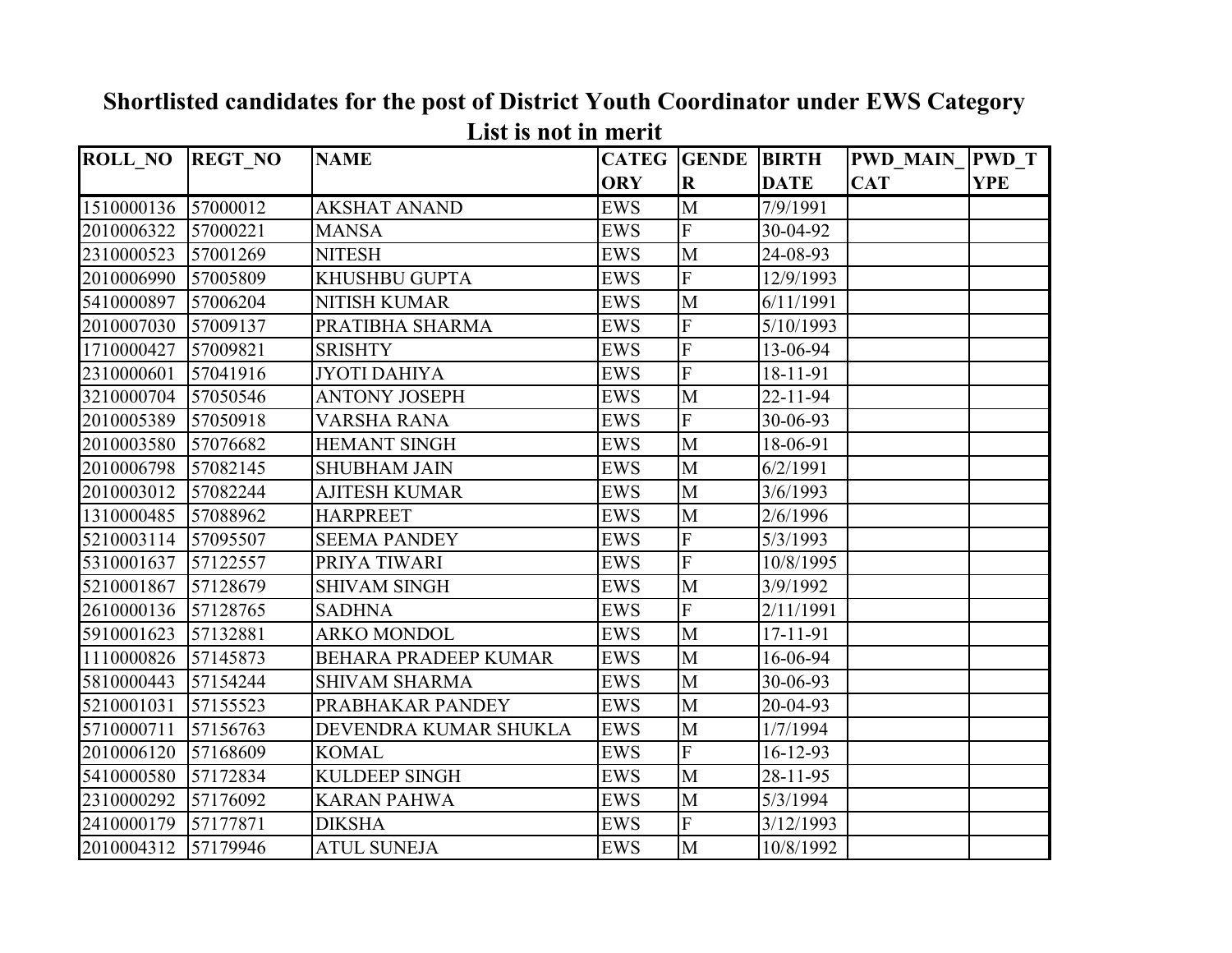| <b>ROLL NO</b>      | <b>REGT NO</b> | <b>NAME</b>          |            | <b>CATEG GENDE BIRTH</b> |                | <b>PWD MAIN PWD T</b> |            |
|---------------------|----------------|----------------------|------------|--------------------------|----------------|-----------------------|------------|
|                     |                |                      | <b>ORY</b> |                          | <b>DATE</b>    | CAT                   | <b>YPE</b> |
| 5410000698 57180127 |                | <b>RISHABH SETH</b>  | EWS        | M                        | $27 - 11 - 92$ |                       |            |
| 4610001953 57181858 |                | RAJAN GAGRANI        | EWS        | ΙM                       | $28 - 12 - 94$ |                       |            |
|                     |                | <b>KISHORE DULAM</b> | EWS        | M                        | 3/4/1991       |                       |            |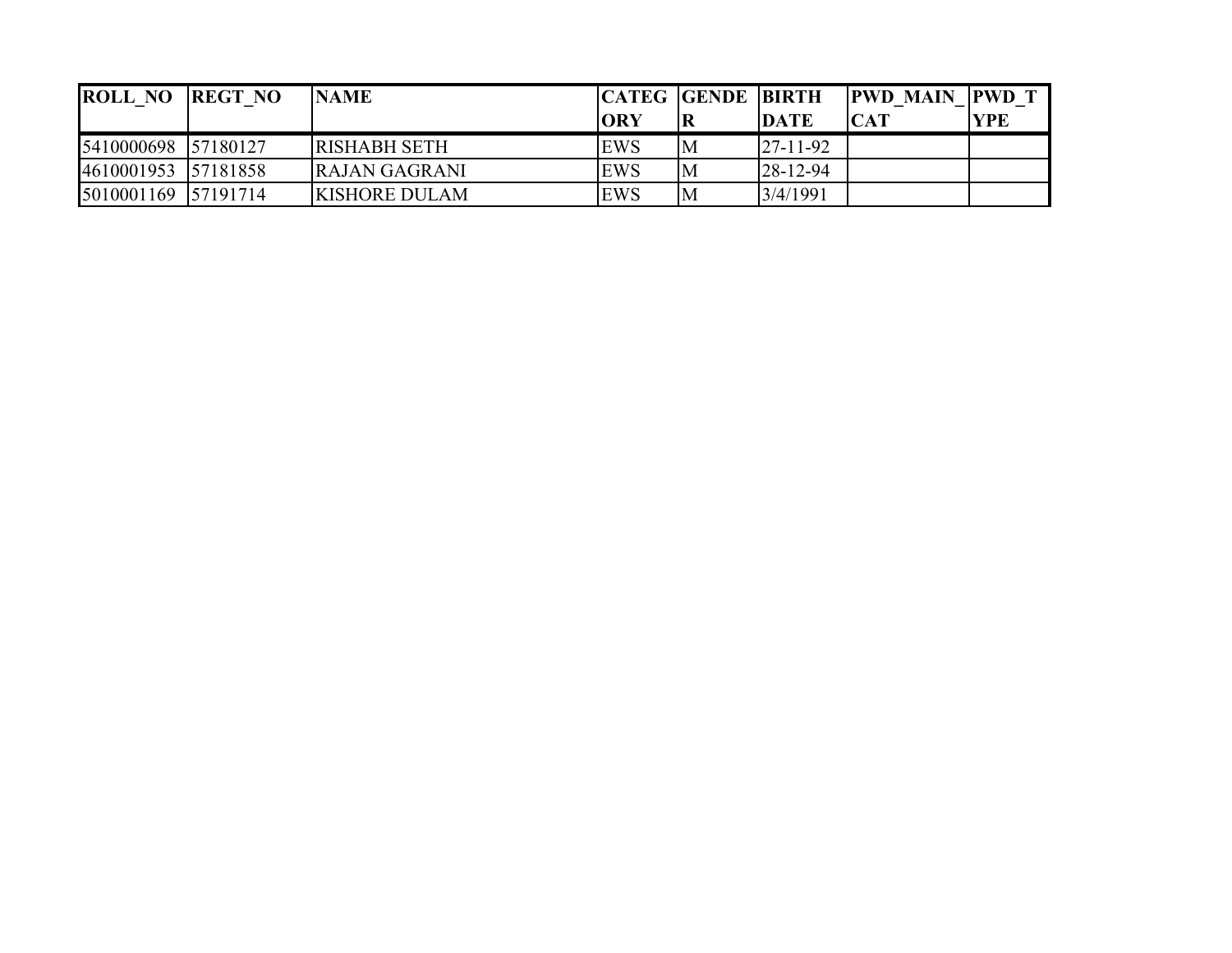| <b>ROLL_NO</b> | <b>REGT NO</b> | <b>NAME</b>                             | <b>CATEGORY</b> | <b>GENDER</b> | <b>BIRTH DATE</b> | <b>PWD MAIN PWD T</b> |            |
|----------------|----------------|-----------------------------------------|-----------------|---------------|-------------------|-----------------------|------------|
|                |                |                                         |                 |               |                   | <b>CAT</b>            | <b>YPE</b> |
| 1410001247     | 57051692       | RAJAT KUMAR BARNWAL HI                  |                 | M             | 7/1/1995          | <b>UR</b>             |            |
| 4110000252     | 57058411       | <b>GEET AMRIT</b>                       | <b>OC</b>       | M             | $17 - 12 - 93$    | <b>UR</b>             |            |
| 5610000825     | 57063542       | <b>ANSHUMAN SINGH</b>                   | MD              | M             | 1/2/1988          | <b>UR</b>             |            |
| 5210002370     | 57071067       | <b>MAYANK BISHWARI</b>                  | VI              | M             | 9/10/1994         | <b>UR</b>             |            |
| 2010005947     | 57111976       | <b>SUDHIR PANDEY</b>                    | HI              | M             | 1/1/1988          | <b>UR</b>             |            |
| 3510000599     | 57157358       | <b>AKSHAY BHASKAR</b><br><b>NIPANE</b>  | VI              | M             | 5/3/1986          | <b>OBC</b>            |            |
| 5610000800     | 57159679       | <b>BAIBHAV NIGAM</b>                    | <b>OC</b>       | M             | 24-04-93          | <b>UR</b>             |            |
| 1110000267     | 57170361       | <b>AKULA MAHENDRA</b><br><b>REDDY</b>   | VI              | M             | 12/2/1987         | <b>UR</b>             |            |
| 4510000109     | 57177609       | <b>NARINDER PAL SINGH</b>               | <b>MD</b>       | M             | 26-12-89          | <b>UR</b>             |            |
| 3010000196     | 57177867       | <b>KUMAR GOURAV</b>                     | HI              | M             | 1/2/1993          | <b>UR</b>             |            |
| 5010000961     | 57184569       | VANKADOTHU KOTA<br><b>NAYAK</b>         | <b>OC</b>       | M             | 4/6/1977          | <b>ST</b>             |            |
| 4910000211     | 57200909       | <b>RAMCHANDRAN</b><br><b>MADHUSUDAN</b> | <b>MD</b>       | M             | 6/9/1986          | <b>UR</b>             |            |

## **Shortlisted candidates for the post of District Youth Coordinator under PWD Category List is not in merit**